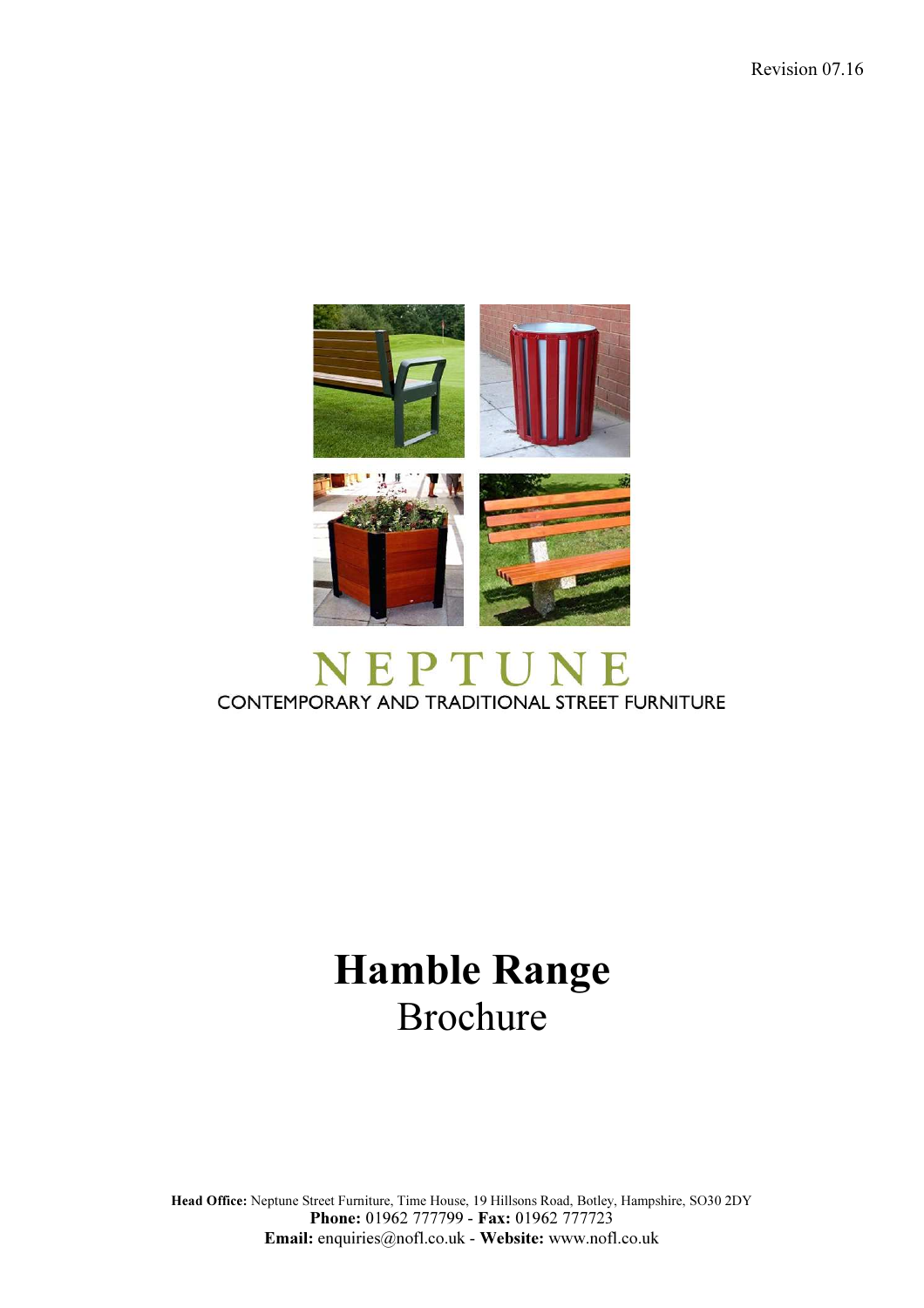



## Hamble Bench

Our Hamble range is constructed using smooth white concrete upstands topped with stainless steel bracketry and dark stained 45 x 195mm hardwood timber slats. All woodwork is treated with an exterior grade base coat and two top coats achieving a colour similar to RAL 8008.

Alternatively instead of our standard wood slats we also offer recycled plastic wood effect lumber.

| Dimensions Available in 1500, 1800, 2100 and 2800mm widths. (sizes are approximate) |  |
|-------------------------------------------------------------------------------------|--|
|-------------------------------------------------------------------------------------|--|

- Concrete Finished in smooth white
- Wood All woodwork is treated with an exterior grade base coat and two top coats achieving a colour similar to RAL 8008
- Fixing Above and below ground fixing
- Delivery Each bench is supplied flat packed and delivered on a pallet

Head Office: Neptune Street Furniture, Time House, 19 Hillsons Road, Botley, Hampshire, SO30 2DY Phone: 01962 777799 - Fax: 01962 777723 Email: enquiries@neptunestreetfurniture.co.uk - Website: www.neptunestreetfurniture.co.uk